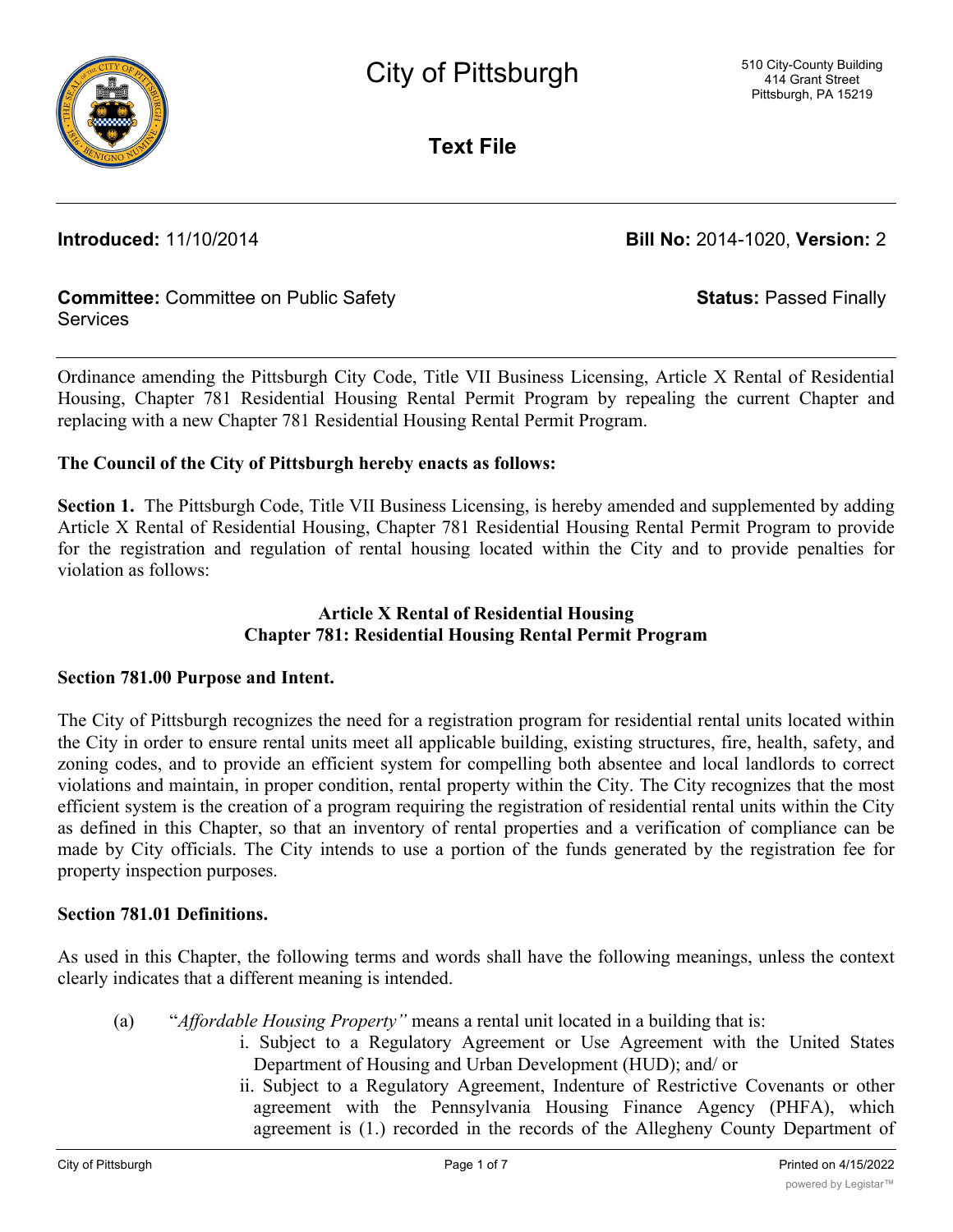**Committee:** Committee on Public Safety **Services** 

**Status:** Passed Finally

Real Estate, (2.) limits new occupancies of at least 80% of rental units subject to such agreement to persons with incomes no higher than 60% of the Area Median Income (as defined by HUD), and (3.) subjects the rental unit(s) to annual property inspections by HUD, PHFA, or a designee of HUD or PHFA

- iii. Notwithstanding Sections  $781.01(a)(i)$  and  $781.01(a)(ii)$  hereof, a rental unit shall not be considered "Affordable Housing Property" solely due to its voluntary enrollment by the landlord and tenant in a state-subsidized housing program, including, but not limited to, the Housing Choice Voucher Program (i.e. "Section 8").
- *(b) "City"* means the City of Pittsburgh. To the extent that this Article requires filings or submissions, "City" shall refer to the Department of Permits, Licenses, and Inspections, Department of Finance, City Planning or other entity that the City has legally designated to perform a function on its behalf.
- *(c) "Dormitory"* means the use of a zoning lot for occupancy solely by groups of people who are not defined as a family and who are registered students at a college, university or other institution of higher learning, on a weekly bases or longer, and is managed by the institution at which the students are registered.
- *(d) "Dwelling Unit"* means a building, or portion thereof, designed for occupancy for residential purposes and having cooking facilities and sanitary facilities.
- *(e) "Landlord"* means any person who owns or controls a dwelling, dwelling unit, or rental unit and rents such unit, either personally or through a designated agent, to any person.
- *(f) "License Officer" means the City of Pittsburgh Department of Permits, Licenses, and Inspections.*
- *(g) "Owner"* means the legal title holder of a rental unit or the premises within which the rental unit is situated.
- (h) *"Owner-Occupied Rental Unit"* means a rental unit that is a one or two family building occupied in whole or in part by an individual whose name specifically appears on the deed for the property where the rental unit is located.
- (i) *"Person"* means any natural individual, firm, partnership, association, joint stock company, joint venture, public or private corporation or receiver, executor, personal representative, trust, trustee, conservator or other representative appointed by order of any court.
- (j) *"Premises"* means a lot, plot, or parcel of land, including the buildings or structures thereon, which also includes dwelling units and dwellings.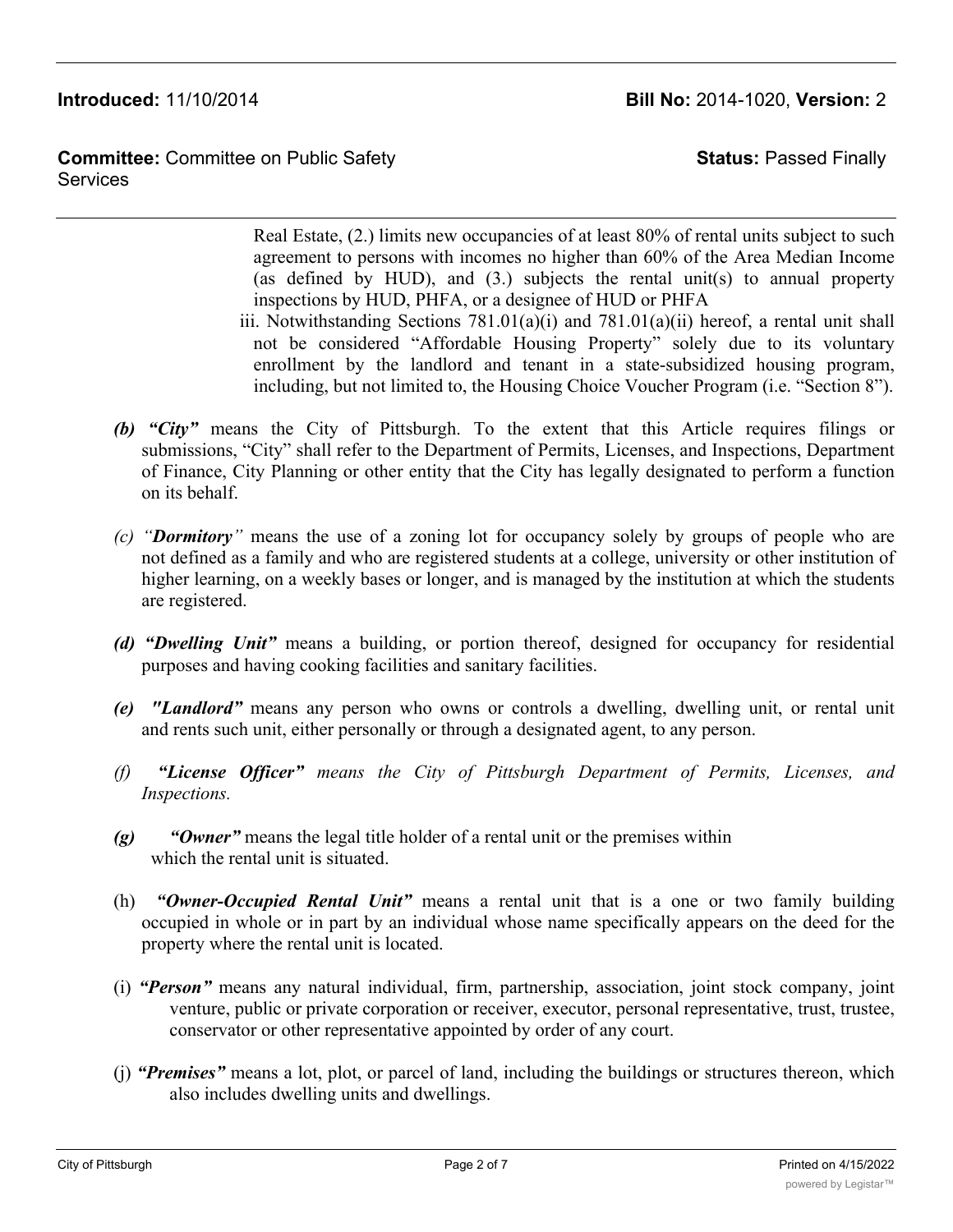**Committee:** Committee on Public Safety **Services** 

**Status:** Passed Finally

- (k) *"Rental Unit"* means any dwelling unit or residential structure containing sleeping units, which is leased or rented from the owner or other person in control of such units, to any tenant for a term exceeding fifteen consecutive days within a thirty day period. Hotels, motels, bed and breakfast establishments, public housing units, dormitories, certified rehabilitation facilities, long-term medical care facilities, and Owner-Occupied Rental Units shall be exempt from this Chapter.
- (l) *"Responsible Local Agent"* means a natural person having his or her place of residence in Allegheny County and/ or a professional, licensed real estate management firm with an office located in Allegheny County, or an entity which is excluded from licensure by the Pennsylvania Real Estate Licensure Act, with an office in Allegheny County which has been granted legal authority by the property owner in accordance with the laws of the Commonwealth as the agent responsible for operating such property in compliance with the ordinances adopted by the City.
- (m) "*Tenant"* means any individual who has the temporary use and occupation of real property owned by another person in subordination to that other person's title and with that other person's consent; for example, a person who rents or leases a dwelling, dwelling unit, or rental unit from a landlord.

# **Section 781.02 Permit Requirement.**

No person shall lease, rent, or otherwise allow a Rental Unit within the City to be occupied without first obtaining a rental permit from the License Officer and designating a Responsible Local Agent.

## **Section 781.03 Permit Registration.**

## **(a)** *Registration Forms***.**

Rental Permit Registration shall be made upon forms furnished by the City and shall require all of the following information:

- (1) The street address and Block and Lot number of the rental unit(s);
- (2) The number and types of rental units within the rental property;
- (3) Name, residence address, telephone number, and where applicable an E-mail address, mobile telephone number, and facsimile number of all property owners of the rental unit(s);
- (4) Name, residence address, telephone number, and where applicable an E-mail address, mobile telephone number, and facsimile number of the Responsible Local Agent designated by the owner, if applicable;
- (5) The name, address, telephone number and where applicable an E-mail address, mobile telephone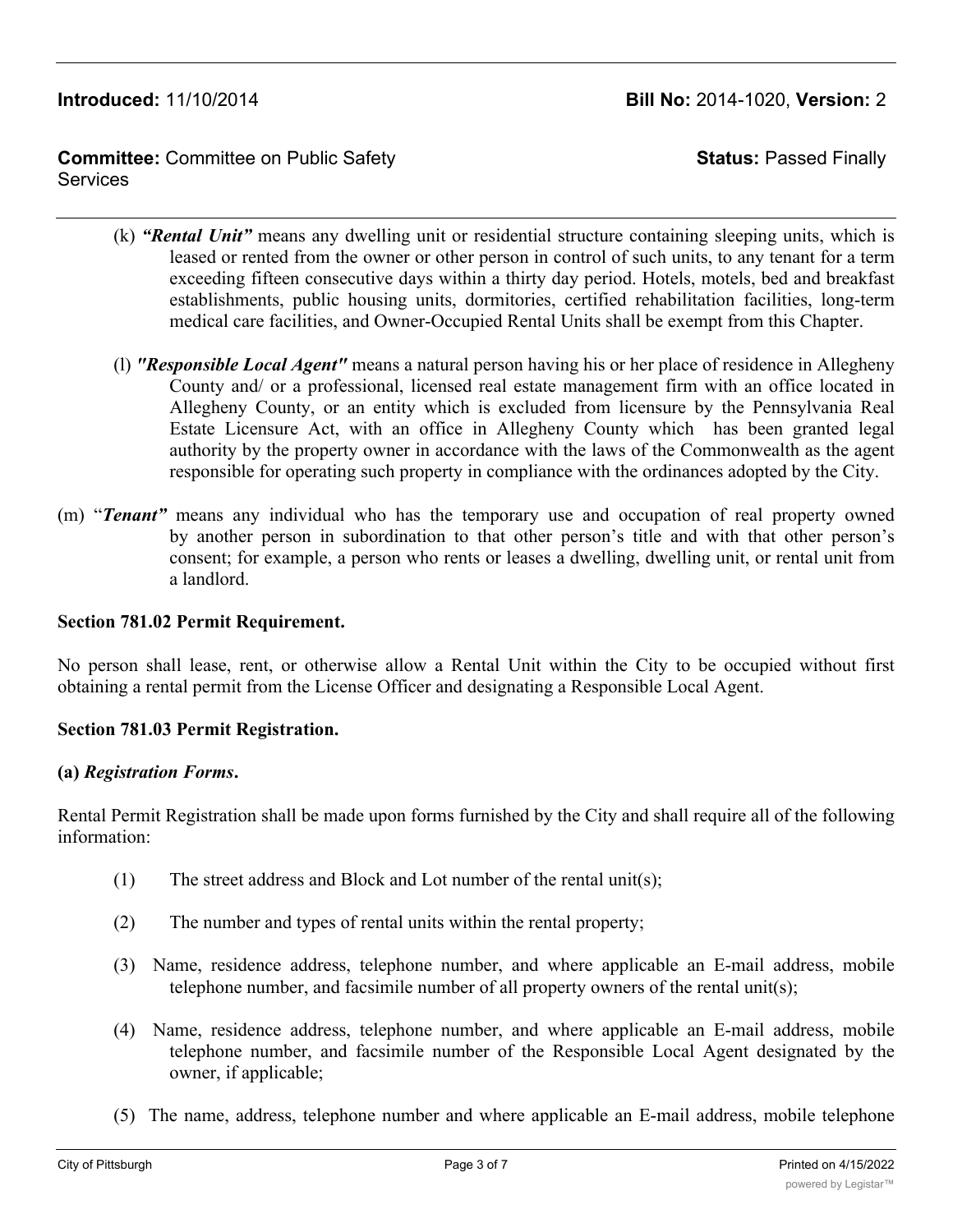## **Committee:** Committee on Public Safety **Services**

**Status:** Passed Finally

number, and facsimile number of the person authorized to collect rent from the tenants;

- (6) The name, address, telephone number and where applicable an E-mail address, mobile telephone number, and facsimile number of the person authorized to make or order repairs or services for the property, if in violation of City or State codes, if the person is other than the owner or the responsible local agent;
- (7) The name, address and telephone number of any lien-holder(s) on the rental unit or the real property on which the rental unit is located at time of annual registration.
- (8) A copy of a current valid occupancy permit for the property shall be provided at the initial application.

## **(b)** *Accurate and Complete Information***.**

All information provided on the registration form shall be accurate and complete. No person shall provide inaccurate information for the registration of a rental unit, or fail to provide the information required for such registration. The registration form shall be signed by the property owner(s) or the designated Responsible Local Agent, where applicable. When the owner is not a natural person, the owner information shall be that of the president, general manager or other chief executive of the organization. When more than one person has an ownership interest, the required information shall be provided for each owner.

## **(c)** *Change in Registration Information or Transfer of Property.*

- (1) Except for a change in the Registered Local Agent, the property owner of a rental unit registered with the City shall re-register within sixty (60) calendar days after any change occurs in the registration information.
- (2) If the property is transferred to a new owner, the new property owner of a registered rental unit shall reregister the rental unit within sixty (60) calendar days following the transfer of the property.
- (3) Property owners shall notify the Department of Permits, Licenses, and Inspections of any change in the designation of the registered local agent, including a change in name, address, E-mail address, telephone number, mobile telephone number or facsimile number of the designated registered local agent within five (5) business days of the change.

## **(d)** *Registration Term and Renewals.*

Registration of a rental unit shall be effective for one year from the date of issuance. The property owner shall re-register each rental unit with the City, thirty (30) calendar days prior to the expiration of the registration of the rental unit.

## **(e)** *Responsibilities of Owner and/or Responsible Local Agent.*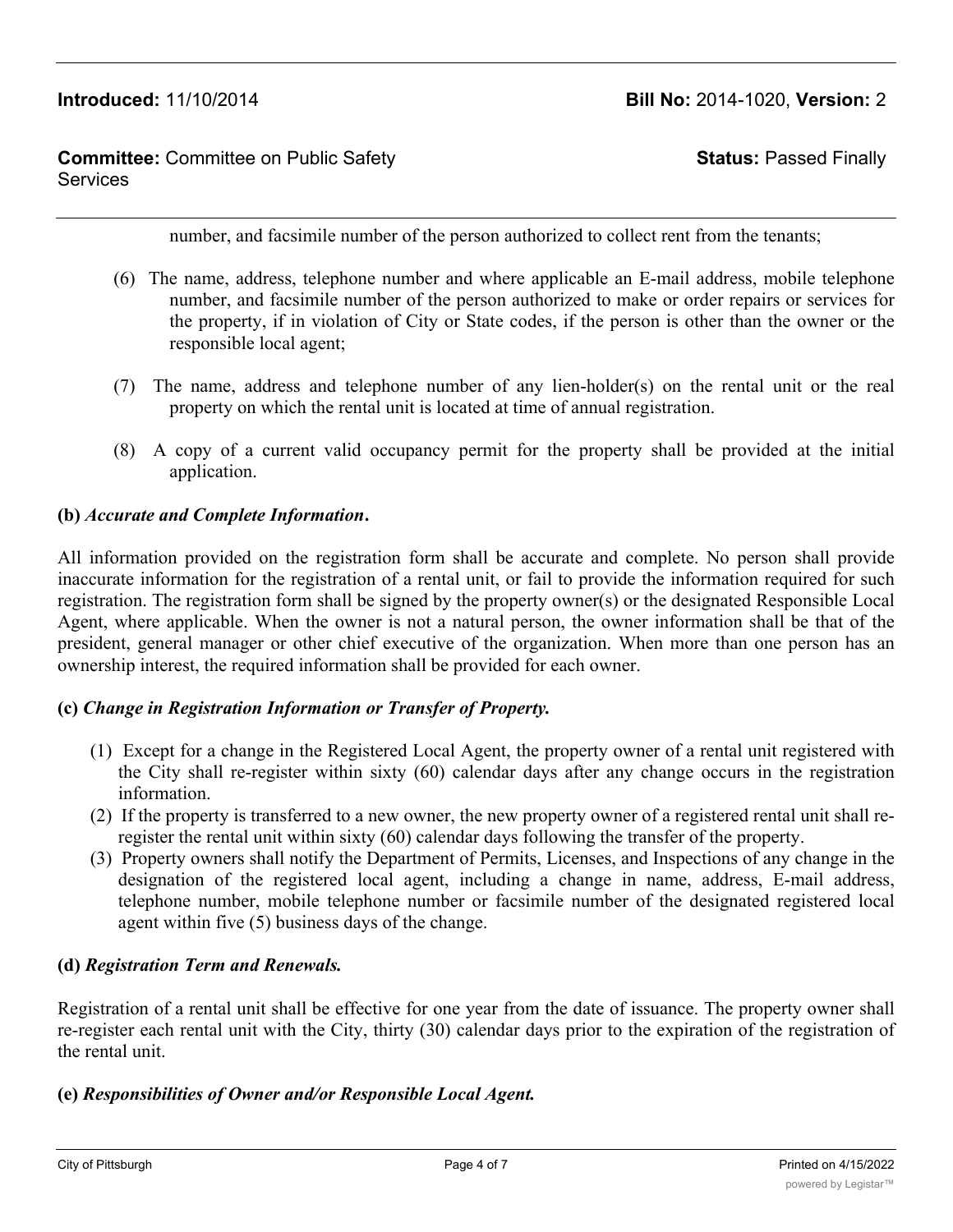## **Committee:** Committee on Public Safety **Services**

# **Status:** Passed Finally

The Owner and/ or Responsible Local Agent shall be responsible for all the following:

- (1) Operating the registered rental unit in compliance with all applicable City ordinances; and
- (2) Providing access to the rental unit in compliance with all applicable City ordinances; and
- (3) The owner may designate a Responsible Local Agent for the acceptance of all legal notices or services of process with respect to the rental units. If not a resident of Allegheny County, and if no Responsible Local Agent is designated, the Owner and Landlord, by virtue of execution and acknowledgement of the Registration Form will accept service of original process for matters related only to the rental units by accepting service of process in accordance with the Pennsylvania Rules of Civil Procedure 403 Service by Certified Mail at the Owner's address as set forth in the registration form. This service of process by mail will constitute original service of process as directed in the Pennsylvania Rules of Civil Procedure 403.

## **Section 781.04 Inspections.**

The Department of Permits, Licenses, and Inspections is hereby authorized and directed to inspect each registered Rental Unit at least once every three years.

#### **Section 781.05 Fees.**

- (a) The City Council shall establish an appropriate fee for rental permit registration and may review and increase such fees on an annual basis.
	- (b) Fee Schedule:
		- (i) Annual Rental Registration Permit Fee: \$65 (sixty five dollars) per unit **for parcels that house 10 (ten) or fewer units; \$55 (fifty five dollars) per unit for parcels that house between 11 (eleven) and 100 (one hundred) units; and \$45 (forty five dollars) per unit for parcels that house more than 100 (one hundred) units** (plus applicable charges). **(ii) Three years after this law is initially implemented:**
			- **1. Any unit that has passed its inspection shall be eligible to renew their Rental Registration Permit at half of the normally applicable fee. In addition, said units shall only be required to be inspected once every five years, other sections of this law notwithstanding.**
			- **2. Any unit that has not passed its inspection shall be inspected at the discretion of the Department of Permits, Licenses, and Inspections until such time that it does pass an inspection.**
				- a.
				-

(iii) Affordable Housing Properties shall be exempt from the Annual Rental Registration Permit Fee.

## **Section 781.06 Implementation and Enforcement.**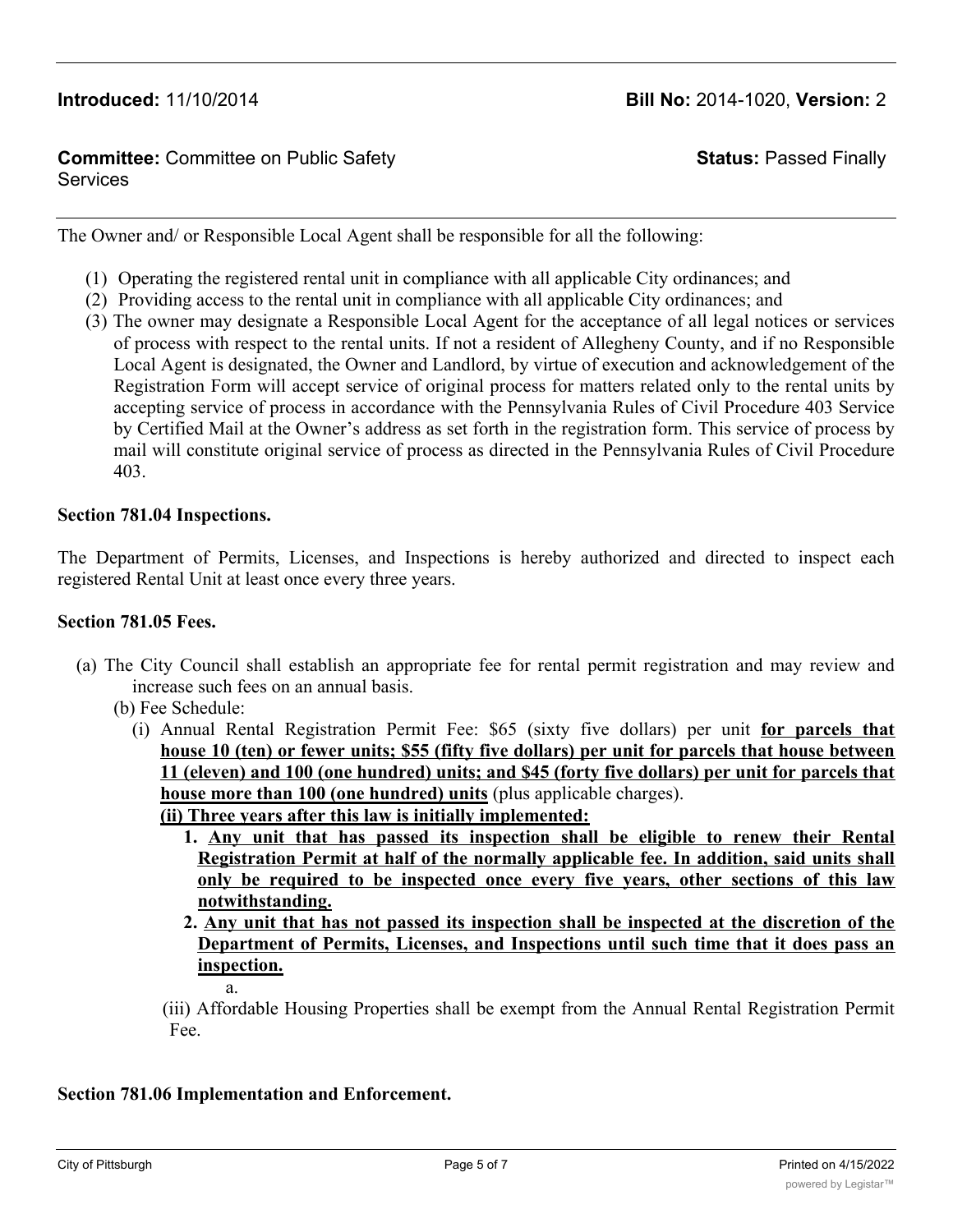## **Committee:** Committee on Public Safety Services

**Status:** Passed Finally

(a)The Department of Permits, Licenses, and Inspections shall coordinate the implementation and enforcement of this Ordinance and shall promulgate appropriate regulations for such purposes.

**(b)The regulations promulgated by the Department of Permits, Licenses and Inspections shall be communicated to City Council thirty (30) days prior to their posting. They shall include proposals for creating a manual of good landlord practice; creating a performance-based regulatory system; creating landlord academy; creating incentives to encourage "good landlords;" and other best practices in the field of rental licensing.**

## **(c) The Department of Permits, Licenses and Inspections shall create an online database where information related to rental properties and their inspections shall be made available to the public and they shall work with Allegheny County Court of Common Pleas and Magisterial District Judges to establish a streamlined process for hearing housing court cases.**

**(d)** (b)This Ordinance shall take effect on the 180th calendar day following the posting of the regulations by the Department of Permits, Licenses, and Inspections.

**( e )** (c)It is the intent of Council that the appropriate expenditures are made and the staff to implement the program is hired on or before the initial implementation date.

# **Section 781.07 Notice.**

(a) When the Department of Permits, Licenses, and Inspections determines that there has been a violation of any provision of this Chapter, the License Officer or their designee shall send the Owner or Responsible Local Agent a Thirty (30) Day Notice of Violation, warning of the failure to comply with the Chapter. Such written notice shall provide with specificity any violation, any corrective actions required, and the right to appeal in accordance with this Chapter.

(b) Notice shall be served by the method of service of process set forth in  $781.03(e)(3)$ .

# **Section 781.08 Appeals.**

Any person aggrieved by any action of the License Officer shall have the right to appeal such action in accordance with Section 701.15 of this Title.

# **Section 781.09 Penalty.**

Violation of this Chapter shall be a summary offense. The fine for each separate violation shall not exceed \$500 (Five Hundred Dollars) per each unit per each month that a rental unit is not registered as required by this Chapter.

## **Section 781.10 Severability.**

This Chapter and the various parts, sections, subsection, sentences, phrases and clauses thereof are hereby